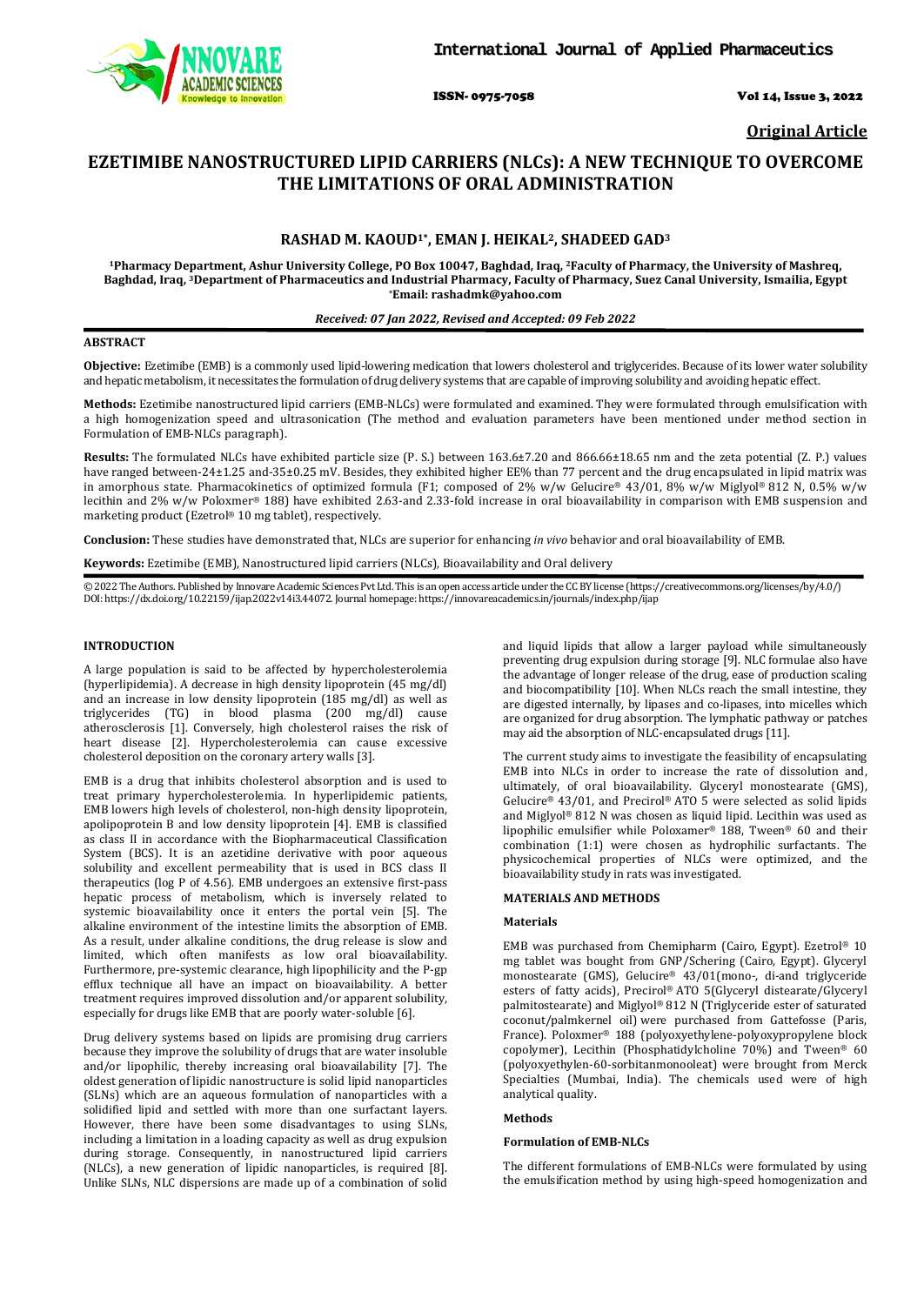then ultra-sonication [12]. The aqueous and lipid phases were formulated separately: the lipid phase is formed out of solid lipid (GMS, Precirol® ATO 5 or Gelucire® 43/01; 2%), liquid lipid (Miglyol® 812 N; 8%) and lipophilic emulsifier (lecithin; 0.5%). However, the hydrophilic phase is composed of hydrophilic emulsifier (Poloxmer® 188, Tween® 60 or their combination (1:1); 2%) which have been dispersed in water. EMB (10 mg) was dispersed in Miglyol® 812 N and blended with lipid phase constituents. All constituents of the lipid phase were individually melted at Celsius degrees above solid lipid transition temperatures (GMS, 58-60 °C; Precirol® ATO 5, 53-55 °C and Gelucire® 43/01, 43- 46 °C) for 10 min before being combined.

The hyrophilic phase then was drop by drop added to the melted lipid phase and mixed with a high velocity homogenizer (miccra–D–9 IKA, Germany) at 12,000 rpm for 15 min. The dispersion was then subjected to some additional processing by using a probe-type sonicator (250 HT Sonicleanpty, Australia) for 15 min. After that, the formulated emulsions were then cooled to room temperature. Table 1 shows various formulations made by varying the type of surfactants and solid lipids.

# **Table 1: EMB-NLCs different formulations (F1-F9)**

| <b>EMB-NLCs different formulae*</b> |                             |                                                       |  |  |  |
|-------------------------------------|-----------------------------|-------------------------------------------------------|--|--|--|
| Formula No.                         | Solid lipid $(2\%, w/w)$    | Hydrophilic surfactant $(2\%$ , w/w)                  |  |  |  |
| F1                                  | Gelucire <sup>®</sup> 43/01 | Poloxmer <sup>®</sup> 188                             |  |  |  |
| F2                                  | Gelucire <sup>®</sup> 43/01 | Tween® $60$                                           |  |  |  |
| F <sub>3</sub>                      | Gelucire® 43/01             | Poloxmer <sup>®</sup> 188-Tween <sup>®</sup> 60 (1:1) |  |  |  |
| F4                                  | GMS                         | Poloxmer <sup>®</sup> 188                             |  |  |  |
| F <sub>5</sub>                      | <b>GMS</b>                  | Tween® 60                                             |  |  |  |
| F6                                  | <b>GMS</b>                  | Poloxmer <sup>®</sup> 188-Tween <sup>®</sup> 60 (1:1) |  |  |  |
| F7                                  | Precirol <sup>®</sup> ATO 5 | Poloxmer <sup>®</sup> 188                             |  |  |  |
| F8                                  | Precirol <sup>®</sup> ATO 5 | Tween® $60$                                           |  |  |  |
| F9                                  | Precirol <sup>®</sup> ATO 5 | Poloxmer <sup>®</sup> 188-Tween <sup>®</sup> 60 (1:1) |  |  |  |

\*Each formula contains 10 mg EMB, 0.5%, w/w lecithin and 8%, w/w Miglyol<sup>®</sup> 812 N

### Characterization of the formulated EMB-NLCs different formulae

The different formulae of EMB-NLCs have been examined for particle size (P. S.), zeta potential (Z. P.), entrapment efficiency (EE %) and polydispersity index (PDI). The mean and standard deviation were calculated for each trial in triplicate.

# **Determination of EE %**

Various formulae suspensions (1 ml) was subjected to centrifugation at 14,000 rpm for 1 h at 25 °C in a centrifuge (Sigma Laboratory centrifuge, Germany). The supernatant was then discarded, and the remaining residue was solubilized in methanol and measured with a UV spectrophotometer (UV-1800, Shimadzu, China) at 230 nm. The EE % of EMB in the different formulae of EMB-NLCs were examined by using the following equation (Eq. 1) [13]:

```
EE (\%) = (C_{total} - C_{free \text{ drug}} / C_{total}) \times 100 .......... (Eq. 1)
```
Where C total is the quantity of the EMB loaded while C free drug is the quantity of the free EMB in the supernatant.

# **Calculation of P. S., Z. P. and PDI**

Particle size, zeta potential and PDI were calculated for each of the formulated EMB-NLCs formulation. In brief, one milliliter of each trial was dispersed in distilled water and then examined by using dynamic light scattering technique (Zetasizer, Malvern Instruments Ltd., Malvern, UK)[14].

# **Morphology of EMB-NLCs**

The shape of the different formulae of EMB-NLCs was determined by transmission electron microscopy (TEM) (Model HT7700, Hitachi, Japan). One drop of each formula was applied to a collodion-coated copper grid and allowed to dry for 2 min. After 5 min, the samples were tainted with uranyl acetate stain and tested after 5 min by TEM [15].

### **Thermal analysis**

Thermal study trials were done by differential scanning calorimeter (DSC) (TA-50 ESI, Shimadzu, Japan). EMB and Gelucire® 43/01 pure samples were subjected to a direct analysis and the optimized formulation (F1) was subjected to lyophilization using lyophilizer (Model SS3241, Stellar Series, Thailand) and mannitol was used as a cryoprotectant. In aluminum pans sealed with lids, one milligram of each of the different components and lyophilized F1 was analyzed alongside the standard reference aluminum. To obtain the endothermic peaks, thermograms were determined between 25 °C and 400 °C and at a rate of scan 10 °C/min at a nitrogen flow rate of 30 ml/min [16].

### *In vitro* **release experiments**

*In vitro* release trials were done for pure EMB, and optimized formula (F1) by using the reverse dialysis method in which dialysis membrane has a molecular weight of 12,000 Dalton. The membrane was soaked in distilled water for 1 h and then placed in the medium for a night. Five milligrams of EMB and the volume equivalent to the prepared F1 formula was examined in the USP dissolution apparatus II vessel (Copley scientific, UK) which comprises 500 ml of the dissolution medium (phosphate buffer, pH 6.8) at 37±0.5 °C and 75±2 rpm. Prior to the experiments, various dialysis membranes containing a small quantity of the dissolution medium were equilibrated and previously filled with the dissolution medium for 2 h. To preserve a sink condition, one of the dialysis bags was removed from the dissolution medium and was substituted by an equal quantity of a fresh medium at predetermined time intervals. At 244 nm, the EMB content in the dialysis bag was determined by spectrophotometer (Shimadzu, model UV-3254, Japan). All results were taken in triplicate and compared to a blank. A special program was used to find the best order or model of EMB release by determining the best kinetic models for the *in vitro* release data. The trials included the following models: Higuchi diffusion model [17], first-order release kinetic model, zero-order release kinetic model and Hixson–Crowell model. The actual model of release is the one with the highest value of the correlation coefficient (r) value [18].

### *In vivo* **studies**

The purpose of the present study is to compare the pharmacodynamic efficacy and bioavailability of EMB-NLCs optimized formula to EMB dispersion and commercial product (Ezetrol® 10 mg). Four months old male albino rats weighing about 200 to 250 g each was brought from the National Research Center's (NRC) animal house (Dokki, Egypt). Animal experiments were done in accordance with committee procedures and animal care procedures. Prior to the experiments, rats were maintained for one week in the animal house under constant environmental conditions (50±5% relative humidity; 25±0.5 °C) with a free access to water and food pellets.

### **Bioavailability study**

Animals were assigned to one of three random groups (n=3); Group I were given F1; Group II were given EMB dispersed in 2% carboxymethylcellulose as a blank drug [11] while Group III were given a commercial product (Ezetrol® 10 mg). The animals received only one oral dose of EMB at a rate of 25 mg/kg. A heparinized capillary tube was used to collect blood from the orbital sinus of rats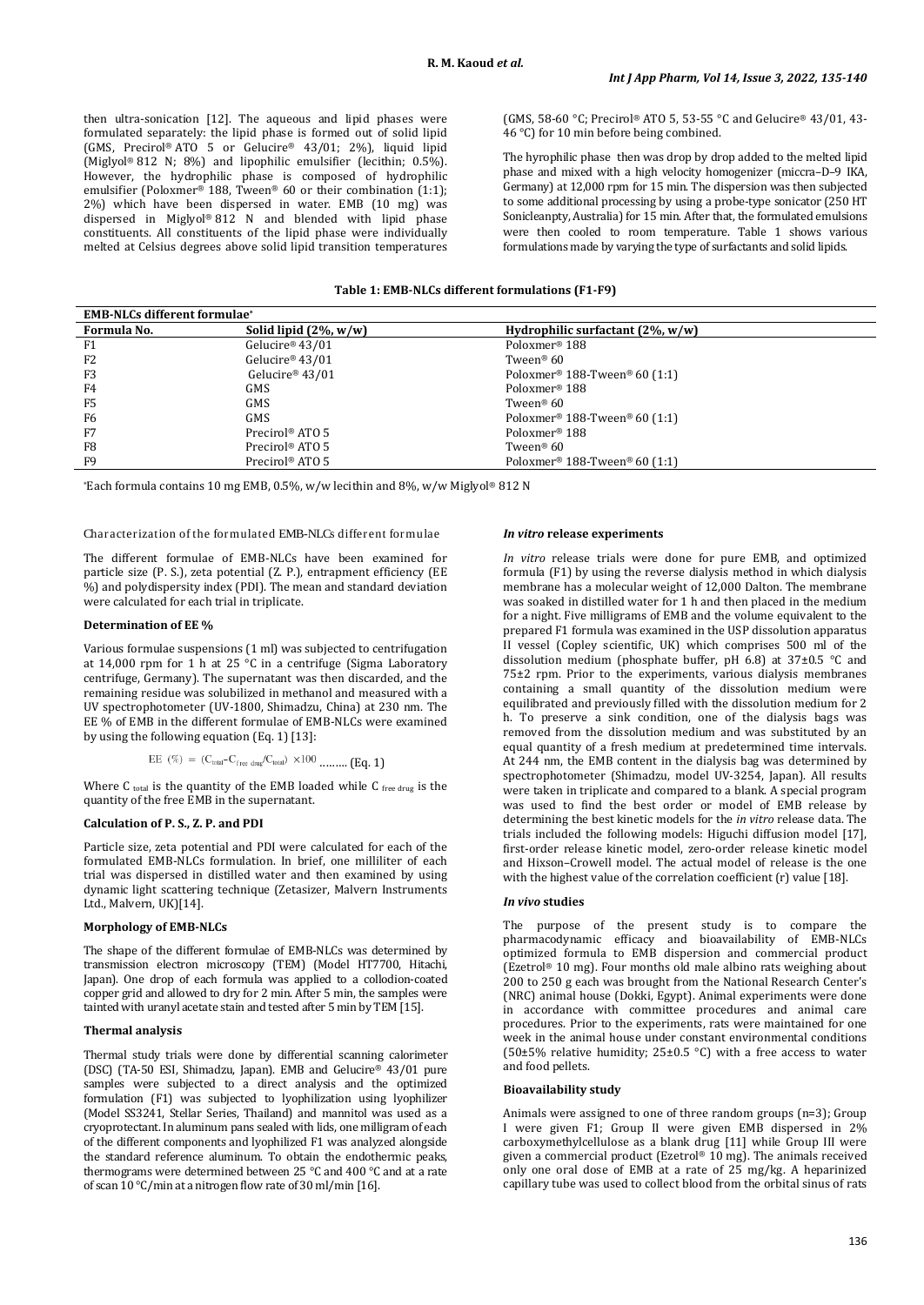at predetermined intervals. One-milliliter samples were placed in heparinized Eppendorf tubes and centrifuged at 12,000 rpm for ten minutes (Sigma Laboratory centrifuge, Germany). Plasma samples were placed and frozen at-20 °C till the time when they were analyzed by HPLC valid method.

# **Chromatography**

Plasma samples of (100 ul) were placed in Eppendorf different tubes containing 100 µl of 10% perchloric acid and then vortexed at room temperature for 30 sec. The tubes were then extracted with 250 µl of diethyl ether and subjected to centrifugation at 4000 rpm for 15 min (Sigma Laboratory centrifuge, Germany). The supernatant was removed, dried under nitrogen at 40 °C, and then analyzed.

The stationary phase which is composed of C-18 reverse-phase column (250 x 4.6 mm, Phenomenex, USA) was employed for the chromatographic analysis. The mobile phase was a degassed filtered mixture of 25 mmol potassium dihydrogen orthophosphate and acetonitrile (50:50,  $v/v$ ) which have been adjusted to pH 6.5, and the flow rate was 1.0 ml/min. At 244 nm, the eluent was determined by using a UV detector.

# **Statistical analysis**

All results were calculated as a mean±SD and statistically analyzed by one-way ANOVA by using standard non-compartmental software (WinNonlinR®, Pharsight Corporation, USA). Any difference at p<0.05 was considered statistically significant.

# **RESULTS AND DISCUSSION**

# **Characterization of the formulated EMB-NLCs formulations**

### **Encapsulation efficiency**

As stated by the solubility trial performed by using the test tube technique, various components were chosen for the formulation of EMB-NLCs [19]. The choices were made on the basis of high degree

of solubilization for EMB, confirming the EMB solubility in the developed formulation as critical for optimal drug loading [20]. EMB was most soluble in GMS (348±16 mg/gm), Precirol® ATO 5 ( $67±7.42$  mg/gm), and Gelucire®  $43/01$  ( $9±2.14$  mg/gm), that may be due to GMS's emulsifying characteristic [10], HLB of Precirol® ATO 5 (HLB =2) and Gelucire® 43/01 (HLB =1). Lipophilic lipids have a lower HLB value and more hydrophilic lipids have a higher HLB value. So, lipids with lower HLB values are better suited for hydrophobic EMB solubility than those with higher HLB values. EMB had the highest degree of solubility in Miglyol® 812 N (19.43±1.51 mg/ml) than any other liquid lipid tested.

EMB was also well soluble in Poloxmer® 188 (10.15±1.25 mg/ml) and Tween® 60 (34.29±2.25 mg/ml). The EE percent of EMB in the formulated nanostructured different formulae ranged from 77.1±1.87 percent to 97.7±1.68 percent, as shown in table 2.

In terms of the type of solid lipid, there was not any significant difference (p>0.05) in EE% among the examined different formulae. The relatively insignificant and large difference may be due to the high solubility of lipophilic EMB in Miglyol® 812 N, that resulted in defects in the crystal order which created spaces to entrap EMB and thus increased drug EE% [21].

When compared to the use of individual surfactants, the mixture of Poloxmer® 188 and Tween® 60 showed lower EE% (except F9). This pattern could be explained by the greater solubilizing effect of the mixture on EMB than any single surfactant use. The higher degree of solubilization aided the partitioning of EMB between the aqueous and oil phases. Because EMB is fairly well soluble in the used surfactants and the solubilizers, It was extracted from the oil droplets, reducing the quantity of EMB entrapped in the formulated NLCs [22]. The encapsulated EMB was calculated by dissolving NLCs after centrifugation in a mixture of solvent of ethanol and phosphate buffer pH 6.8 (1:1). The total amount of encapsulated and unencapsulated EMB reached 100 percent of the use dose, according to the results.

| Formula No.    | $EE% \pm SD$    | Mean P. S. $(nm) \pm SD$ | $Z.P.(Mv) \pm SD$ | <b>PDI</b> |  |
|----------------|-----------------|--------------------------|-------------------|------------|--|
| F1             | $91.2 \pm 0.25$ | $163.6 \pm 7.20$         | $-35\pm0.25$      | 0.306      |  |
| F <sub>2</sub> | $92.4 \pm 1.42$ | $200.25 \pm 9.51$        | $-32 \pm 0.98$    | 0.445      |  |
| F3             | $88.3 \pm 0.68$ | $169.65 \pm 11.21$       | $-32\pm0.68$      | 0.272      |  |
| F4             | $96.4 \pm 1.85$ | 185.99±14.77             | $-30\pm14.23$     | 0.287      |  |
| F5             | $93.3 \pm 1.74$ | $235.11 \pm 9.52$        | $-29 \pm 1.58$    | 0.462      |  |
| F6             | $88.1 \pm 0.87$ | $255.50 \pm 12.54$       | $-30\pm2.32$      | 0.582      |  |
| F7             | $95.7 \pm 1.22$ | 866.66±18.65             | $-29 \pm 0.58$    | 0.743      |  |
| F8             | $77.1 \pm 1.87$ | 225.80±12.55             | $-24 \pm 1.25$    | 0.63       |  |
| F <sub>9</sub> | $97.7 \pm 1.68$ | 450.41±14.87             | $-25 \pm 1.32$    | 0.703      |  |

\*Results are represented as mean±SD, n = 3

### **Particle size**

The particle size of NLCs as drug carriers is an important factor to consider. As shown in table 2, the mean P. S. for all prepared formulae was less than 500 nm, with the exception of F7 (866.66±18.65 nm), which used Precirol® ATO 5 and Poloxmer® 188 as lipid and surfactant, respectively. This finding is consistent with the previous study on thymoquinone NLCs; it could be due to the incompatibility of Precirol® ATO 5 and Poloxmer® 188, which has been verified via stability tests [23].

The solid lipid type had a significant impact on the mean P. S. of different formulations. NLCs made with Precirol® ATO 5 had the largest mean P. S., while smallest mean P. S. appeared with NLCs made from Gelucire® 43/01. This may be attributed to differences in lipid melting point, with Precirol® ATO 5 melting at 67–74 °C, GMS at 57–59 °C, and Gelucire® 43/01 at 42–44 °C. Since solid lipids have a high melting range, they have a greater melt viscosity that reduces the efficiency of the homogenization phase in reducing P. S. The mean viscosity of the melted lipid was calculated by the aid of Brookfield viscometer (LW, Brookfield, USA), and the viscosities of GMS, Gelucire® 43/01, and Precirol® ATO 5 were determined to be 34±3.7, 23±3.3, and 48±3.5 centipoise, respectively [24].

Additionally, the emulsifying characteristics of GMS and Gelucire® 43/01 helped in the development of NLCs with smaller particle sizes by facilitating emulsification. Since the PDI values were smaller than 0.3, the particle size distribution of F3 and F4 was very homogeneous. Other formulations seemed to be heterogeneous, with PDI more than 0.3, implying that they were unstable. A smaller PDI (0.2) confirmed a homogeneous vesicle, while a PDI larger than 0.3 reflects a high degree of particle size heterogeneity [25].

#### **Zeta potential**

Table 2 shows the Z. P. values of the various formulations. The Z. P. is an important tool for predicting the stability of the formed NLCs. Zeta potential with values greater than 30mV or smaller than-30mV are considered sufficient for NLC stabilization [26]. The Z. P. values ranged from-24±1.25 to-35±0.25 mV. Surfactants with steric hindrance characteristics, such as Tween® 60 and Poloxmer® 188, improved the stability of the formulated NLCs. As a result, the majority of the formulated NLCs are stable.

# **Morphology**

TEM image of the optimized F1 is shown in fig. 1. The TEM image showed that the NLCs were oval, discrete or spherical and uniform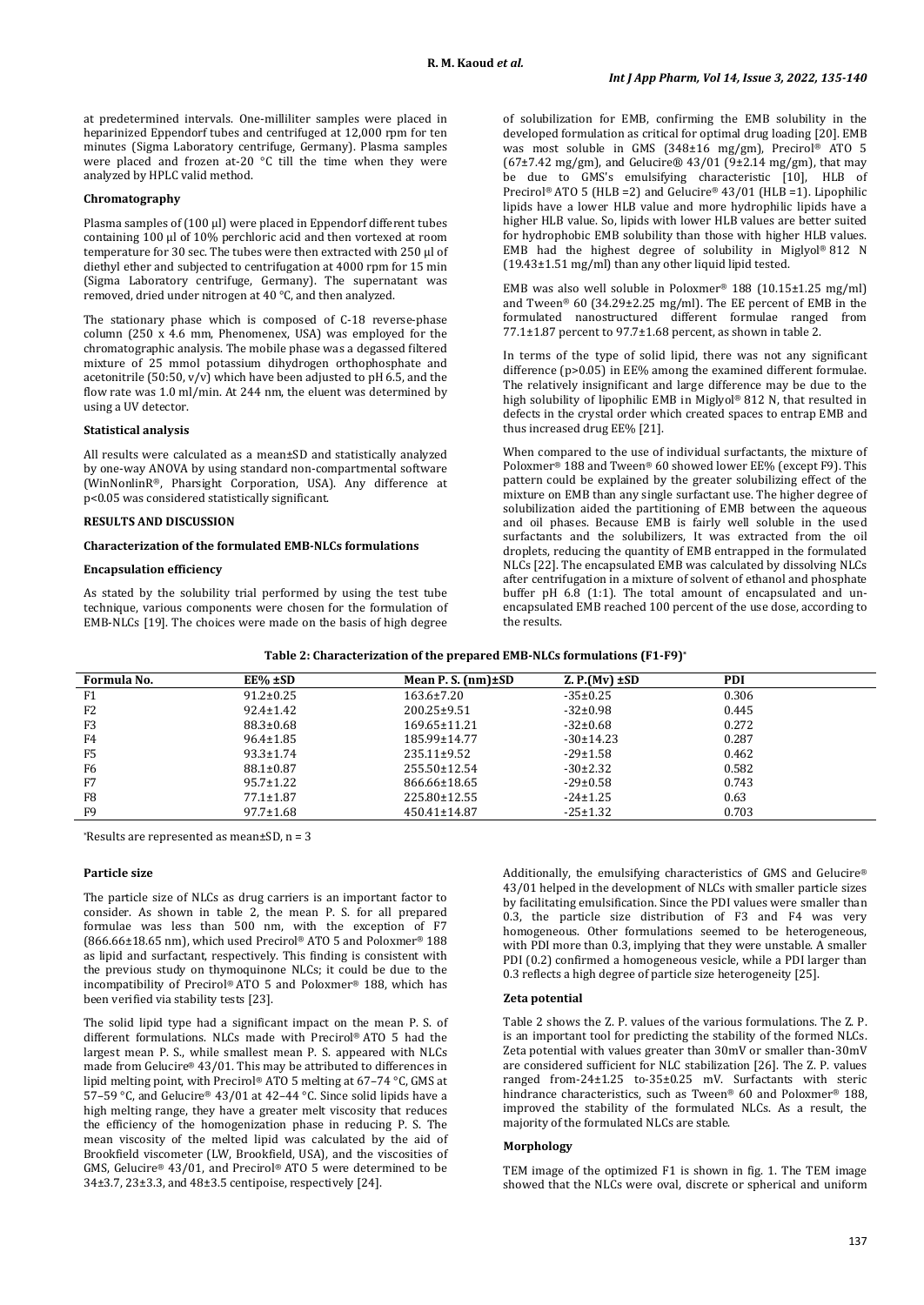in shape indicating that the formulated NLCs had been uniformly dispersed. NLCs sizes of obtained by TEM were similar to zetasizer results.



**Fig. 1: TEM photograph of optimized EMB-NLCs formula (F1)**

### **Thermal analysis**

DSC is an excellent tool for investigating the crystallization of drug and its interactions with various components of NLCs by showing energy variations and temperature at phase transition.

DSC different thermograms of EMB, Gelucire® 43/01 and the lyophilized powder of formulated F1 are shown in fig. 2.

EMB's thermogram revealed the endothermic peak at about 163 °C, corresponding to its melting point and hence indicating its crystalline nature. The melting of Gelucire® 43/01 occurred at the peak at 44 °C. Lyophilized F1 indicated endothermic peak at 98.43 °C, which corresponds to the melting point of Gelucire® 43/01.

The shifting of peak of Gelucire® 43/01 from 44 °C to 98.43 °C is due to the nano size of NLCs and the use of surfactant and dispersion of lipid. The shift in peak, combined with the disappearance of the characteristic EMB endothermic peak at 163 °C, suggested that EMB entrapped in lipids phases was in an amorphous state.



Fig. 2: DSC thermograms of EMB, Gelucire® 43/ 01 and formula (F1)

# *In vitro* **release studies**

The *in vitro* experiment was done by using a reverse dialysis method in phosphate buffer (pH 6.8). The *in vitro* release of F1 compared to

EMB suspension is showed in fig. 3. Formula F1 was selected for the *in vitro* release experiment based on the smallest value of P. S., highest value of Z. P. and appropriate EE%. It is clear that EMB released from formula F1 was 99.6±1.14% while EMB suspension released about 62.4±3.2% after 10 h. Class II drugs, in particular those whose absorption is limited by a rate-limiting step, have as their primary goal the improvement of dissolution. Formula F1 exhibited biphasic release stages. The first stage that lasted for 4 h was characterized by a rapid release pattern which could be attributed to EMB located around the particles and the steric stabilization of Poloxmer® 188 which surround surface of NLCs and could entrap some EMB molecules. The second stage was characterized by a slower release pattern that ended within 10 h as a result of the slow diffusion of EMB from the lipid [27]. Using kinetic fit, the EMB released from formula F1 in pH 6.8 was best fitted to the Higuchi diffusion model ( $r = 0.9845$ ), which could be attributed to erosion of lipid matrix erosion.

Linear regression of formula F1 revealed that the time requested for 50% EMB release  $(t_{1/2})$  was 2.8 h, and the release rate constant was approximately 30 h-1.



**Fig.** 3: *In vitro* release of EMB suspension and formula (F1)<sup>\*</sup>, \* **Results are represented as mean±SD**, n = 3

# **Bioavailability study**

A pharmacokinetic study was conducted to investigate the possibility of using NLCs to increase EMB oral bioavailability. Pharmacokinetic parameters for formula F1, EMB suspension and commercial product (Ezetrol® 10 mg) were, then, calculated. Fig. 4 depicts the mean EMB plasma concentration–time profiles, and table 3 lists the calculated pharmacokinetic parameters. The pharmacokinetic parameters of formula F1 differed significantly (p<0.05) from those of EMB suspension and Ezetrol® 10 mg. EMB suspension and Ezetrol® 10 mg had  $T_{max}$  of 1.4 h and C<sub>max</sub> of 9.5±1.7 µg/ml and 10.7±1.6 µg/ml, respectively. Formula F1, on the other hand, required 0.5 h longer to reach a maximum concentration. The *Cmax* of formula F1 (25±2.4 µg/ml) was significantly (p<0.05) higher than that of EMB suspension and Ezetrol® 10 mg, which could be explained by the decrease in particle size from micron (EMB suspension and Ezetrol® 10 mg) to nanometer range (F1). This improved the surface area and thus the solubility extent of EMB and dissolution rate [28]. The relative bioavailability of formula F1 was 2.63-and 2.33-fold higher than that of EMB suspension and Ezetrol® 10 mg, respectively, indicating that incorporating EMB into NLCs significantly improves oral delivery of EMB.

**Table 3: Pharmacokinetic parameters after single oral dose (25 mg/kg) of formula F1, EMB suspension and Ezetrol® 10 mg tablet to rats\***

| <b>Pharmacokinetic parmeters</b>    |              | <b>EMB</b> suspension | Ezetrol <sup>®</sup> 10 mg |
|-------------------------------------|--------------|-----------------------|----------------------------|
| $C_{\text{max}} (\mu g/ml)$         | $25 \pm 2.4$ | $9.5 \pm 1.7$         | $10.7 \pm 1.6$             |
| $T_{\text{max}}(h)$<br>$\mathbf{T}$ | l.9±0.15     | $1.4\pm0.2$           | $1.4 + 0.25$               |
| Relative bioavailability            |              | 2.63                  | 2.33                       |

\*Results are represented as mean±SD, n = 3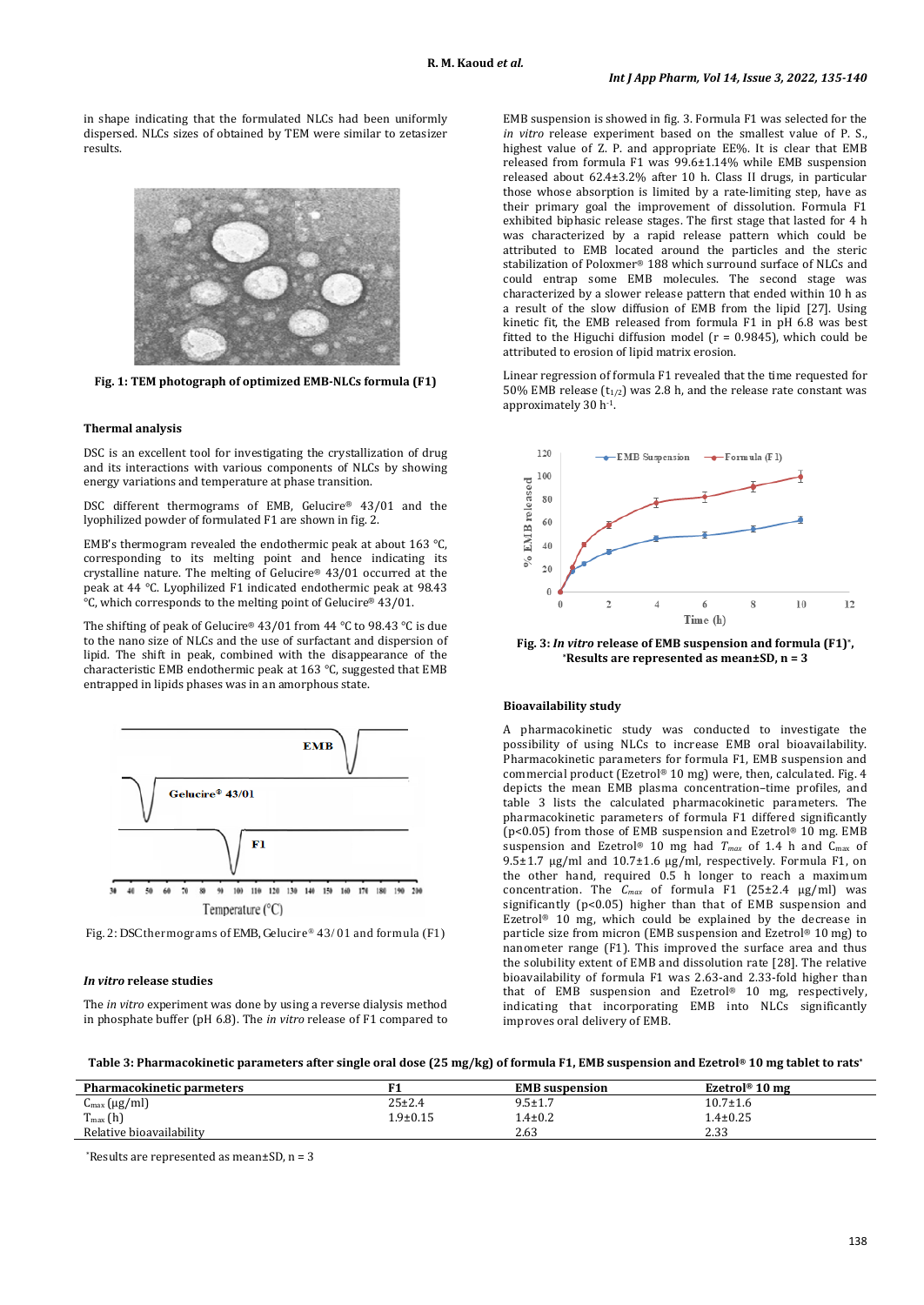

**Fig. 4: Average plasma concentration-time curve after single oral dose of EMB-suspension, commercial product and formula (F1)\*, \*Results are represented as mean±SD, n = 3**

# **CONCLUSION**

EMB-NLCs have successfully formulated by using a variety of solid lipids and surfactants. Different formulae have been characterized and found to have P. S. ranging from 163.6±7.20 to 866.66±18.65 nm, Z. P. values ranging from-24±1.25 to-35±0.25 mV, and EE% greater than 77 percent. The DSC study has demonstrated the presence of amorphous state EMB with improved extent and rate of dissolution. The optimized formula (F1) has released more than the corresponding suspension. Formula F1 oral bioavailability has increased greater than 2.63-and 2.33-fold when compared to EMB suspension and Ezetrol® 10 mg tablet respectively. The improved plasma concentration of EMB-NLCs could be due to their nanosize and the presence of formulation excipients, which may aid lymphatic absorption. Finally, NLCs of poorly water soluble EMB has proved to be an effective method for increasing its pharmacological bioactivity and oral bioavailability.

# **ACKNOWLEDGMENT**

The authors thank the entire Pharmacy staff at Mansoura University for their assistance in completing the bioavailability and pharmacokinetic studies.

#### **FUNDING**

Nil

#### **AUTHORS CONTRIBUTIONS**

All the authors have contributed equally.

# **CONFLICT OF INTERESTS**

The authors declare no conflicts of interest.

### **REFERENCES**

- 1. Gupta R. Burden of coronary heart disease in India. Indian Heart J. 2005;57(6):632-8. PMID [16521628.](https://www.ncbi.nlm.nih.gov/pubmed/16521628)
- 2. Glass CK, Witztum JL. Atherosclerosis. the road ahead. Cell. 2001;104(4):503-16. doi: [10.1016/s0092-8674\(01\)00238-0,](https://doi.org/10.1016/s0092-8674(01)00238-0)  PMI[D 11239408.](https://www.ncbi.nlm.nih.gov/pubmed/11239408)
- 3. Hoffmann U, Massaro JM, D'Agostino Sr RB, Kathiresan S, Fox CS, O'Donnell CJ. Cardiovascular event prediction and risk reclassification by coronary, aortic, and valvular calcification in the framingham heart study. J Am Heart Assoc. 2016;5(2):e003144. doi[: 10.1161/JAHA.115.003144,](https://doi.org/10.1161/JAHA.115.003144) PMI[D 26903006.](https://www.ncbi.nlm.nih.gov/pubmed/26903006)
- 4. Narushima K, Takada T, Yamanashi Y, Suzuki H. Niemann-Pick C1 like 1 mediates α-tocopherol transport. Mol Pharmacol. 2008;74(1):42-9. doi[: 10.1124/mol.107.043034,](https://doi.org/10.1124/mol.107.043034) PMI[D 18403720.](https://www.ncbi.nlm.nih.gov/pubmed/18403720)
- 5. Suchy D, Labuzek K, Stadnicki A, Okopien B. Ezetimibe-a new approach in hypercholesterolemia management. Pharmacol<br>Rep. 2011;63(6):1335-48. doi: 10.1016/s1734-2011;63(6):1335-48. [1140\(11\)70698-3,](https://doi.org/10.1016/s1734-1140(11)70698-3) PMI[D 22358082.](https://www.ncbi.nlm.nih.gov/pubmed/22358082)
- 6. Tessier N, Moawad F, Amri N, Brambilla D, Martel C. Focus on the lymphatic route to optimize drug delivery in cardiovascular<br>medicine. Pharmaceutics. 2021:13(8):1200. doi:  $2021;13(8):1200.$ [10.3390/pharmaceutics13081200,](https://doi.org/10.3390/pharmaceutics13081200) PMI[D 34452161.](https://www.ncbi.nlm.nih.gov/pubmed/34452161)
- 7. O'Dwyer PJ, Box KJ, Koehl NJ, Bennett-Lenane H, Reppas C, Holm R, Kuentz M, Griffin BT. Novel biphasic lipolysis method

to predict *in vivo* performance of lipid-based formulations. Mol<br>Pharm. 2020:17(9):3342-52. doi: 10.1021/ 2020;17(9):3342-52. [acs.molpharmaceut.0c00427,](https://doi.org/10.1021/acs.molpharmaceut.0c00427) PMI[D 32787274.](https://www.ncbi.nlm.nih.gov/pubmed/32787274)

- 8. Koehl NJ, Henze LJ, Bennett Lenane H, Faisal W, Price DJ, Holm R, Kuentz M, Griffin BT. *In silico*, *in vitro*, and *in vivo* evaluation of precipitation inhibitors in supersaturated lipid-based formulations of venetoclax. Mol Pharm. 2021;18(6):2174-88. doi[: 10.1021/acs.molpharmaceut.0c00645,](https://doi.org/10.1021/acs.molpharmaceut.0c00645) PMI[D 33890794.](https://www.ncbi.nlm.nih.gov/pubmed/33890794)
- 9. Kharwade RS, Mahajan NM. Formulation and evaluation of nanostructured lipid carriers based anti-inflammatory gel for topical drug delivery system. Asian J Pharm Clin Res. 2019;12:286-91.
- 10. Haider M, Abdin SM, Kamal L, Orive G. Nanostructured lipid carriers for delivery of chemotherapeutics: a review. Pharmaceutics. 2020;12(3):288. doi: [10.3390/pharmaceutics12030288,](https://doi.org/10.3390/pharmaceutics12030288) PMI[D 32210127.](https://www.ncbi.nlm.nih.gov/pubmed/32210127)
- 11. Elmowafy M, Ibrahim HM, Ahmed MA, Shalaby K, Salama A, Hefesha H. Atorvastatin-loaded nanostructured lipid carriers (NLCs): strategy to overcome oral delivery drawbacks. Drug<br>Deliv. 2017;24(1):932-41. doi: Deliv. 2017;24(1):932-41. doi: [10.1080/10717544.2017.1337823,](https://doi.org/10.1080/10717544.2017.1337823) PMI[D 28617150.](https://www.ncbi.nlm.nih.gov/pubmed/28617150)
- 12. Agrawal YO, Mahajan UB, Mahajan HS, Ojha S. Methotrexateloaded nanostructured lipid carrier gel alleviates imiquimodinduced psoriasis by moderating inflammation: formulation, optimization, characterization, *In vitro* and *in vivo* studies. Int J Nanomedicine. 2020;15:4763-78. doi: [10.2147/IJN.S247007,](https://doi.org/10.2147/IJN.S247007)  PMI[D 32753865.](https://www.ncbi.nlm.nih.gov/pubmed/32753865)
- 13. Setyawati DR, Surini S, Mardliyati E. Optimization of luteolinloaded transfersome using response surface methodology. Int J App Pharm. 2017;9:107-11. doi[: 10.22159/ijap.2017.v9s1.64\\_71.](https://doi.org/10.22159/ijap.2017.v9s1.64_71)
- 14. Rajeswari S, Swapna V. Microsponges as a neoteric cornucopia for drug delivery systems. Int J Curr Pharm Sci. 2019;11:4-12. doi[: 10.22159/ijcpr.2019v11i3.34099.](https://doi.org/10.22159/ijcpr.2019v11i3.34099)
- 15. Nasr AM, Qushawy MK, Elkhoudary MM, Gawish AY, Elhady SS, Swidan SA. Quality by design for the development and analysis of enhanced in-situ forming vesicles for the improvement of the bioavailability of fexofenadine HCl *in vitro* and *in vivo*. 2020;12(5):409. [10.3390/pharmaceutics12050409,](https://doi.org/10.3390/pharmaceutics12050409) PMI[D 32365695.](https://www.ncbi.nlm.nih.gov/pubmed/32365695)
- 16. Sinko PJ. Walter kluer, pharm symposium pharmaceutical sciences: physical chemical and biopharmaceutical principles in the pharmaceutical sciences; 2011. p. 472-7.
- 17. Kalam MA, Humayun M, Parvez N, Yadav S, Garg A, Amin S. Release kinetics of modified pharmaceutical dosage forms: a review. Cont J Pharm Sci. 2007;1:30-5.
- 18. Nasr M, Mansour S, Mortada ND, Elshamy AA. Vesicular aceclofenac systems: a comparative study between liposomes and niosomes. J Microencapsul. 2008;25(7):499-512. doi: [10.1080/02652040802055411,](https://doi.org/10.1080/02652040802055411) PMI[D 18608811.](https://www.ncbi.nlm.nih.gov/pubmed/18608811)
- 19. Jesus JA, Sousa IMO, da Silva TNF, Ferreira AF, Laurenti MD, Antonangelo L, Faria CS, da Costa PC, de Carvalho Ferreira D, Passero LFD. Preclinical assessment of ursolic acid loaded into nanostructured lipid carriers in experimental visceral leishmaniasis. Pharmaceutics. 2021;13(6):908. doi: [10.3390/pharmaceutics13060908,](https://doi.org/10.3390/pharmaceutics13060908) PMI[D 34205283.](https://www.ncbi.nlm.nih.gov/pubmed/34205283)
- 20. Kassem AM, Ibrahim HM, Samy AM. Development and optimisation of atorvastatin calcium loaded self-nanoemulsifying drug delivery